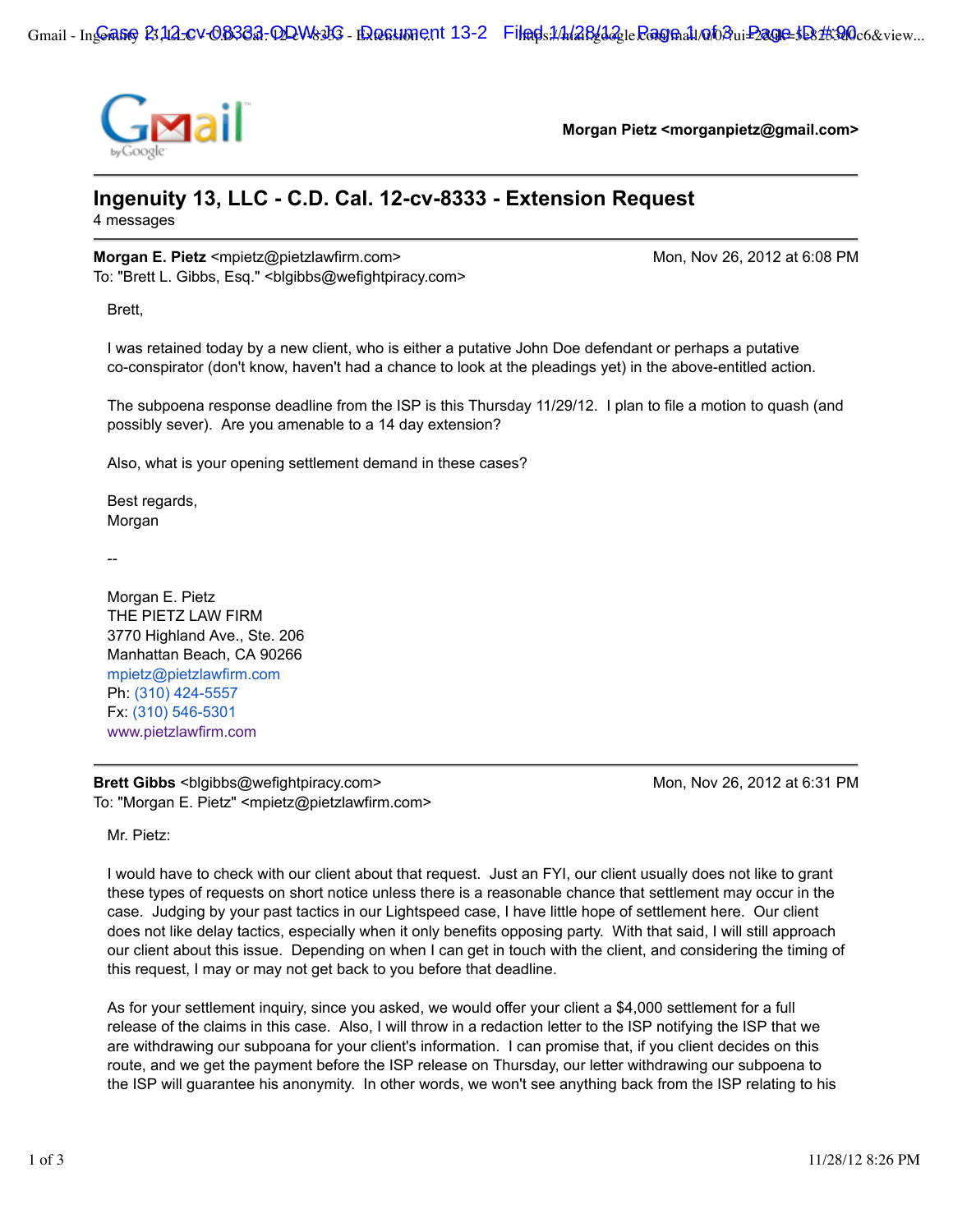case, and the case itself will be dropped with prejudice immediately.

Obviously, it is up to your client. Talk with him, and, if he is leaning that way, I can draft up the documents to settle. The benefit is obvious -- he won't have to pay you to draft a motion to quash that I can guarantee you will fail.

It's up to him. Let me know what he says.

Regards,

Brett Gibbs [Quoted text hidden] -- Brett L. Gibbs, Esq. (SBN 251000) Of Counsel to Prenda Law Inc. 38 Miller Avenue, #263 Mill Valley, CA 94941 415-341-5318 blgibbs@wefightpiracy.com

## NOTICE: THIS EMAIL IS INTENDED TO BE PART OF A SETTLEMENT NEGOTIATION AND IS NOT ADMISSIBLE UNDER FRE RULE 408.

## NOTICE:

This communication is covered by the Electronic Communications Privacy Act, found at 18 U.S.C. 2510 et. seq. and is intended to remain confidential and is subject to applicable attorney/client and/or work product privileges. If you are not the intended recipient of this message, or if this message has been addressed to you in error, please immediately alert the sender by reply e-mail and then delete this message and all attachments. Do not deliver, distribute or copy this message and/or any attachments and if you are not the intended recipient, do not disclose the contents or take any action in reliance upon the information contained in this communication or any attachments.

Circular 230 Disclosure: Pursuant to recently-enacted U.S. Treasury Department regulations, we are now required to advise you that, unless otherwise expressly indicated, any federal tax advice contained in this communication, including attachments and enclosures, is not intended or written to be used, and may not be used, for the purpose of (i) avoiding tax-related penalties under the Internal Revenue Code or (ii) promoting, marketing or recommending to another party any tax-related matters addressed herein.

**Morgan E. Pietz** <mpietz@pietzlawfirm.com> Monetation Mon, Nov 26, 2012 at 7:11 PM To: Brett Gibbs <br/>blgibbs@wefightpiracy.com>

Brett,

If I understand you correctly, your position is that you "may or may not get back to me" by Thursday of this week regarding my request for an extension of the deadline that falls that day? That is not very helpful. If you cannot promise me a response on this simple request by Wednesday (more than two full business days from now), I'll just go ahead and seek an extension *ex parte* tomorrow.

Also, am I to understand that your willingness to entertain the basic professional courtesy of an extension is contingent upon your belief that you may be able to pressure my client into settling? First, that is never going to work with me. Second, as you very well know, I really cannot control when clients hire me on these cases,